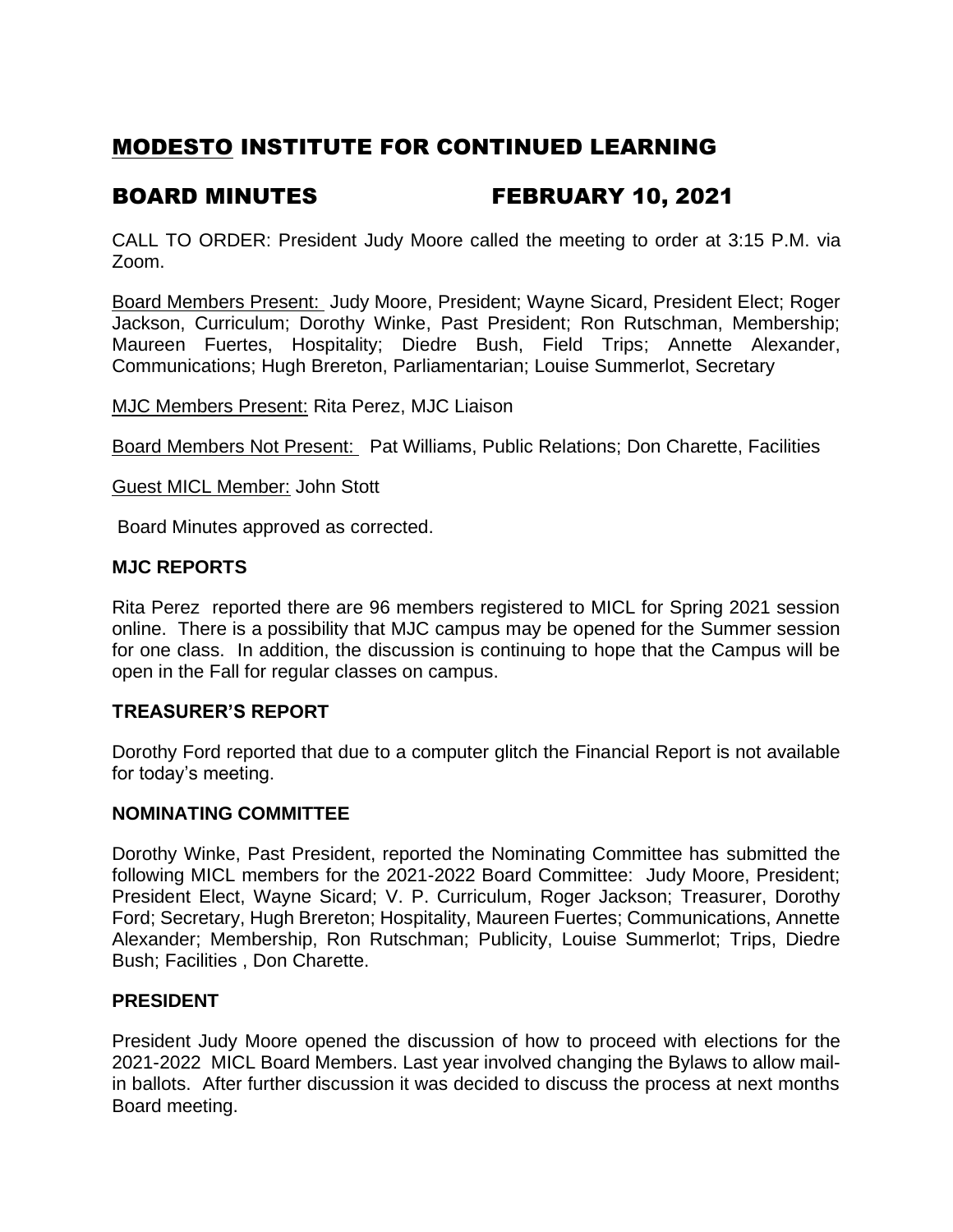With the possibility of MJC opening the campus for the summer and fall classes, a discussion developed over how to handle "social distancing" with the amount of space that is currently being used by MICL in the on-campus building. Our normal classes number up to 45 members in some sessions. After several suggestions were made about the use of other space in the building, it was decided that a meeting with Dr. Trask, Rita Perez, Roger Jackson and Judy Moore to explore ways and means of accommodating MICL's possible need for more space.

Some MICL members have expressed an interest in having the Zoom classes continue in addition to meetings in the classroom sitting. It was decided to include these suggestions/questions along with the use of addition space for classroom in the meeting with MJC.

MICL's Virtual Luncheon Meeting at the end of "A" session was a great success. It was decided to continue to include the luncheon at the end of "B" session as well. A big thanks was given to John Stott for the suggestion. The next Virtual Luncheon will be held at 12 noon on Friday, March 19<sup>th</sup>.

## **CURRICULUM**

Roger Jackson reported the curriculum schedule was submitted to Rita Perez ahead of schedule. He also covered subjects that are being discussed and confirmed for upcoming classes.

Roger Jackson also shared with the Board Members that several MICL members had attended the Curriculum Meeting on this past Tuesday had made some suggestions for adding classes in addition to make suggestions that MICL continue the end of session luncheon. Classes for the following semester are introduced and discussed. After some discussion, the Board agree with the Curriculum Committee and will take steps to institute the suggestions into next Spring 2021 session.

Roger Jackson reported that there are some classes that MICL members continue to work toward completing, i.e., a class that would include a trip to Yosemite by Anita Young. There are also some Great Courses classes by other MICL members.

The curriculum for Fall 2021 classes is to be complete and submitted to Rita Perez at MJC by the designated due date.

Any interested MICL member can attend the Curriculum Committee to present subjects and listen in to discussion by Committee members on upcoming classes and those that are proposed. The next meeting of the Curriculum Committee will be Tuesday, March 2, 2021 at 3:05 p.m. via Zoom.

There being no further business the meeting was adjourned at 4:18 p.m.

The next Board meeting will be Wednesday, February 10, 2021 at 3:15 via Zoom. Any interested MICL member can attend the Board meeting to present subjects and listen in